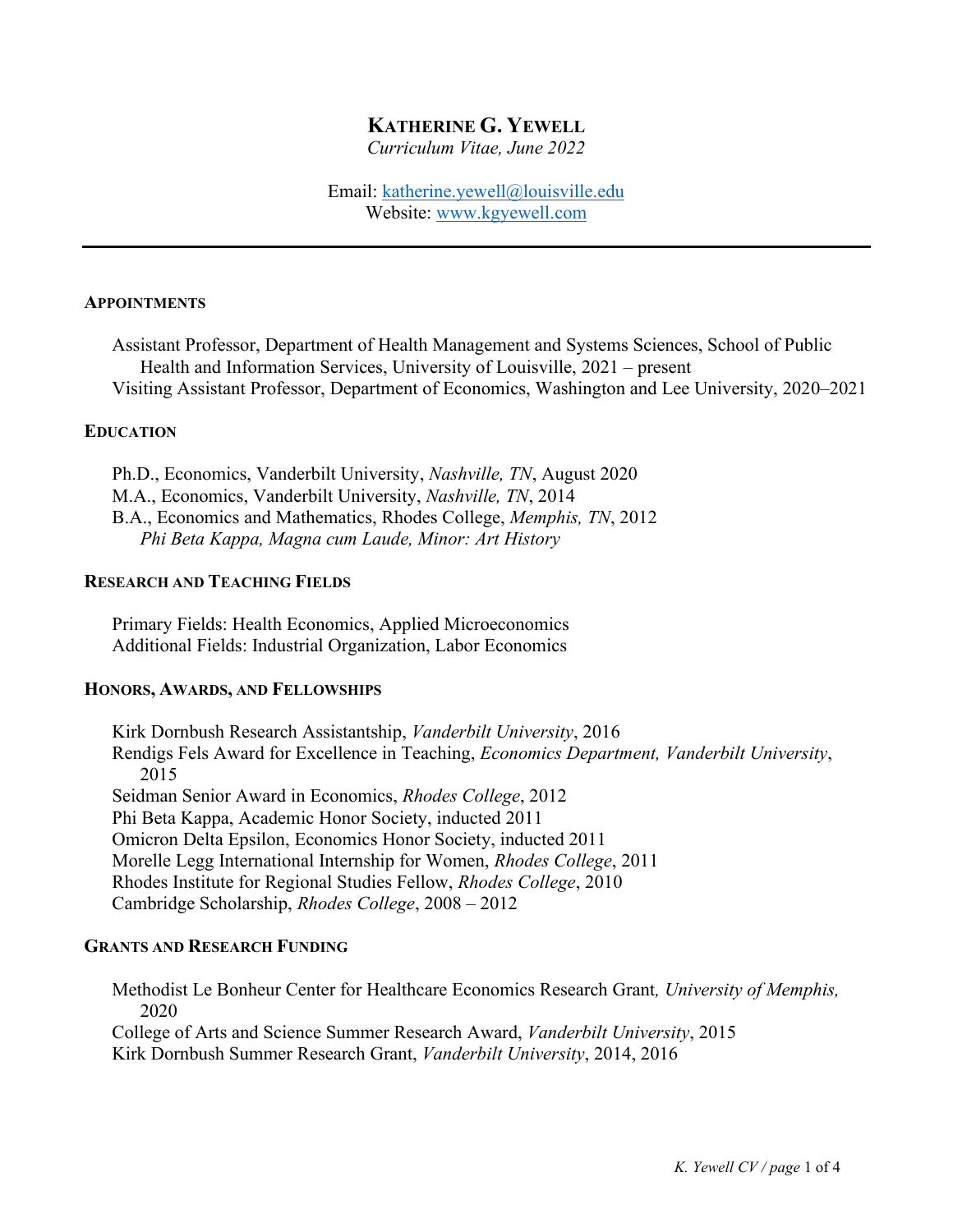## **PEER REVIEWED PUBLICATIONS**

- Marcus, Michelle M. and Katherine G. Yewell. "The Effect of Free School Meals on Household Food Purchases: Evidence from the Community Eligibility Provision." *Forthcoming at Journal of Health Economics.* Previously circulated as [NBER WP 29395.](https://www.nber.org/papers/w29395)
- Yewell, Katherine G., Steven B. Caudill, and Franklin G. Mixon, Jr. (2014) "Referee Bias and Stoppage Time in Major League Soccer: A Partially Adaptive Approach," *Econometrics*. 2(1): 1 – 19. <https://doi.org/10.3390/econometrics2010001>

# **WORKING PAPERS**

"The Effect of Hospital Postpartum Care Regulations on Breastfeeding and Maternal Time Allocation" with Emily C. Lawler. *Revisions requested at American Economic Journal: Applied Economics.* 

"The Effect of Universal Access to Free School Meals on Teen Health"

"The Effects of Hospital Consolidation on Inpatient Safety and Mortality"

## **SELECTED WORKS IN PROGRESS**

- "The Effect of Hospital Breastfeeding Laws on Health and Health Behaviors" with Emily Lawler and Meghan Skira
- "The Effect of Food Insecurity on Emergency Department and Hospital Inpatient Discharges: Evidence from the Community Eligibility Provision" with Michelle Marcus and Carmen Astorne-Figari
- "State Education Requirements for Substance Use Prevention and Household Purchases of Alcohol and Tobacco"
- "Academic Benefits of Universal Access to Free School Meals: Evidence from the Community Eligibility Provision"

# **REPORTS AND POLICY BRIEFS**

- Eggen, Melissa, Katherine Yewell, and Liza Creel. "Kentucky Extends Medicaid to One-Year Postpartum" Issue Brief, *Commonwealth Institute of Kentucky*, University of Louisville, June 2022. [\[link\]](https://louisville.edu/sphis/departments/cik/docs-and-pdfs-1/PostpartumMedicaid_FINAL.pdf)
- Schaefer, Brian, Katherine Yewell, Seyed Karimi, et al. "Louisville Metro Crisis Call Diversion Program Pilot Evaluation Report", *Commonwealth Institute of Kentucky*, University of Louisville, *forthcoming.*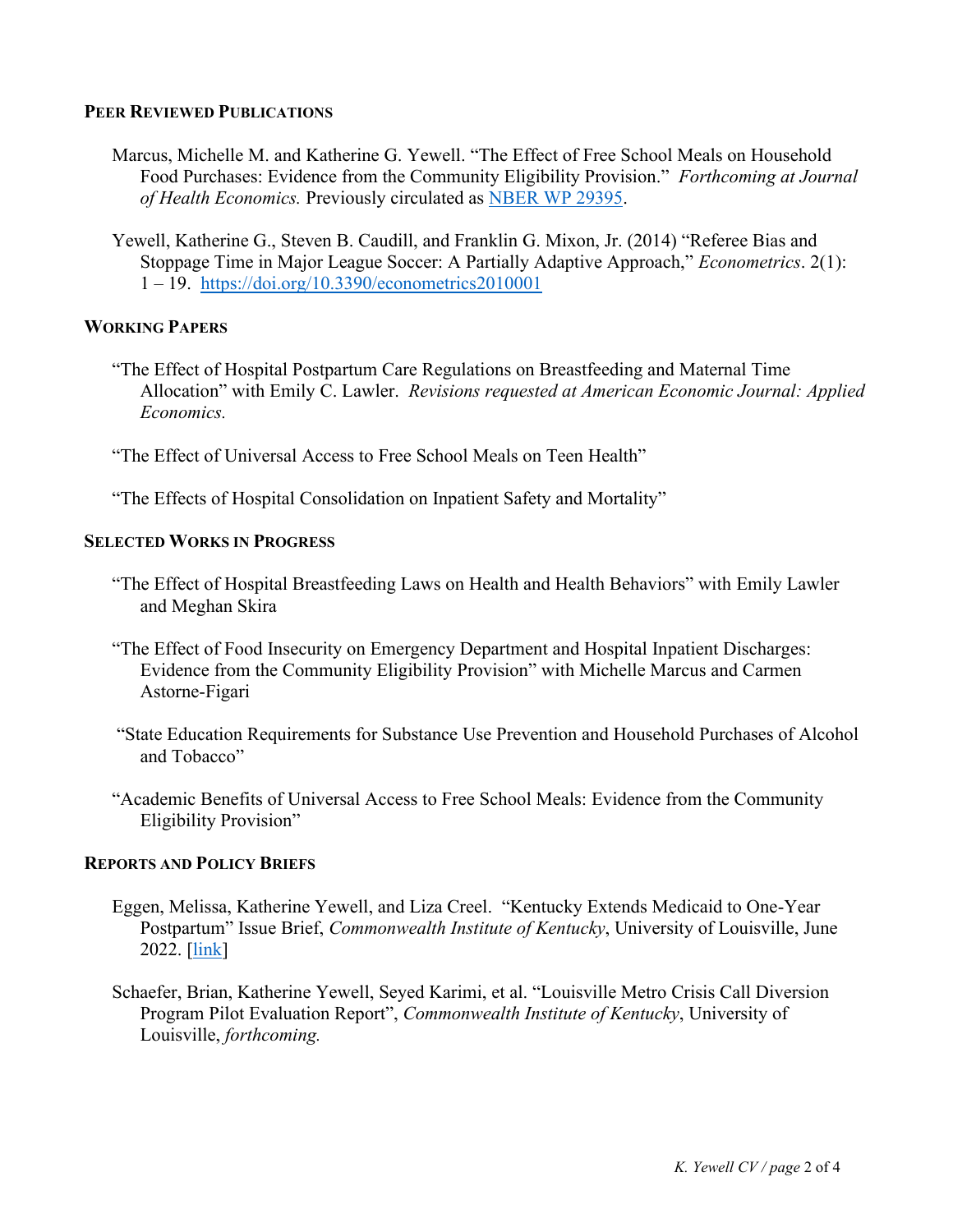## **TEACHING EXPERIENCE**

- **Assistant Professor,** *University of Louisville SPHIS, 2021*–*present* Health Services Research Methods I (PhD)*, Spring 2022* Health Economics (MPHA), *Fall 2021*
- **Visiting Assistant Professor,** *Washington and Lee University, 2020*–*2021* Principles of Economics, *Fall 2020, Winter/Spring 2021* Health Economics, *Winter/Spring 2021*

**Visiting Instructor**, *University of Memphis, 2019*–*2020* Introduction to Microeconomics, *Fall 2019, Spring 2020* Introduction to Microeconomics (Honors), *Fall 2019* Microeconomic Theory (Intermediate), *Fall 2019* Introduction to Macroeconomics (online), *Spring 2020*

- **Instructor**, *Vanderbilt University, 2015, 2018* Labor Economics, *Fall 2018* Intermediate Microeconomics, *Summer 2015*
- **Teaching Assistant**, *Vanderbilt University, 2013 – 2018*

Microeconomics Theory II (PhD) Law and Economics Intermediate Microeconomics Social Choice Theory Economics of Health International Finance Game Theory and Applications Public Finance The Economics of Risk

**Teaching Affiliate**, *Vanderbilt University Center for Teaching, 2016 – 2018* Designed and facilitated day-long orientation seminar for new graduate teaching assistants at the beginning of each school year; updated training on teaching best practices annually

# **PROFESSIONAL ACTIVITIES**

#### **Selected Presentations**

- 2022: University of South Florida (Tampa), American Society of Health Economists Annual Conference (Austin)
- 2021: Southern Economic Association Annual Conference (Houston), American Society of Health Economists Annual Conference (virtual)
- 2020: University of Memphis (Memphis), Association for Public Policy Analysis and Management Fall Research Conference (virtual), American Society of Health Economists Annual Conference (St. Louis, cancelled)
- 2019: American Society of Health Economists Annual Conference (Washington, D.C.)
- 2016: Tennessee Empirical Applied Microeconomics Fest
- 2015: Indiana University/Vanderbilt University Health Economics and Policy Conference